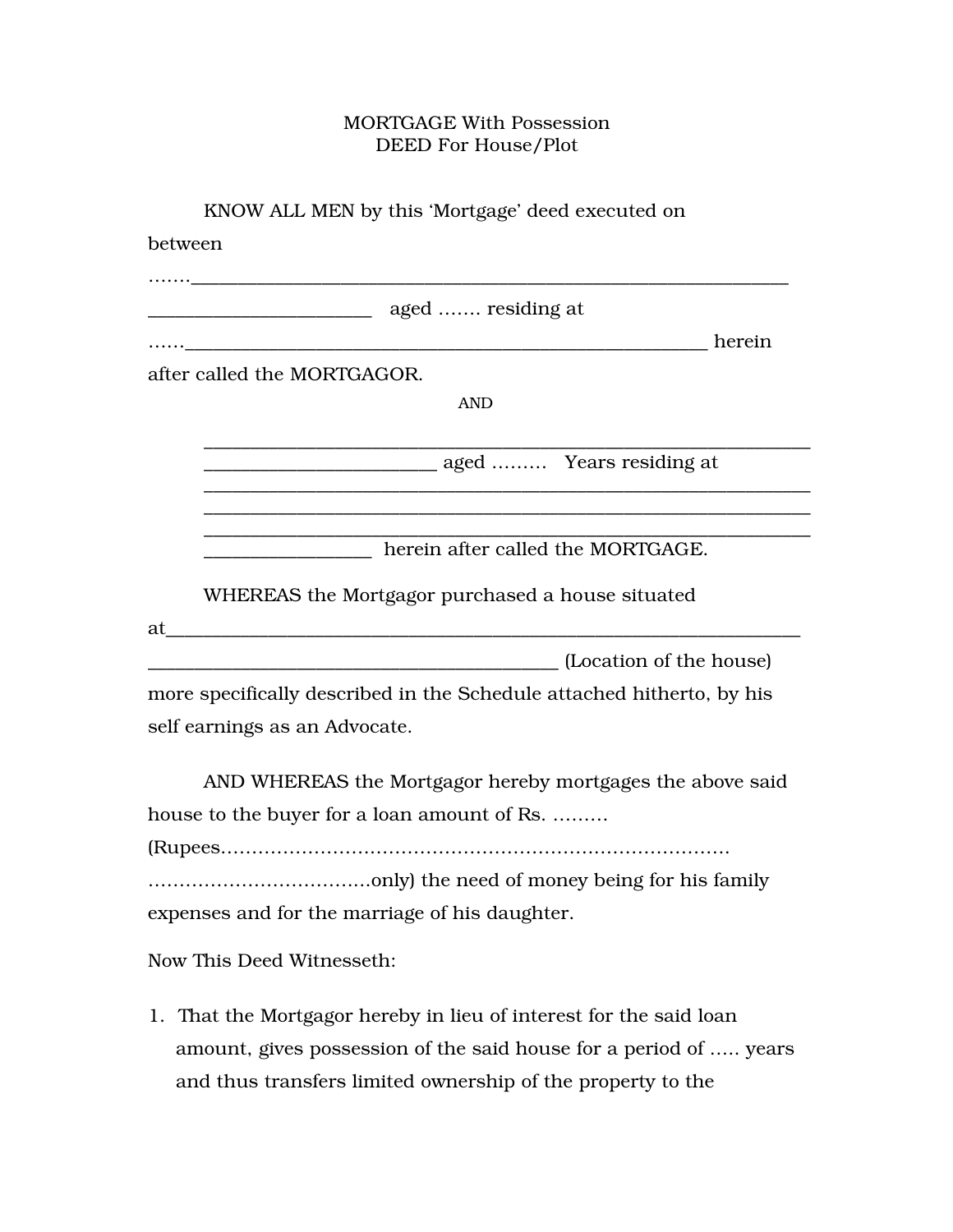mortgagee.

- 2. That the mortgagee has the right to receive rent, pay taxes, occupy, possess, enjoy and lease the property subject to the provision of redemption but not to mortgage or sell the property.
- 3. That the mortgagor promises to pay back the mortgage loan to the mortgagee immediately after expiry of the mortgage and that the mortgagee promises to give back the possession of the house and title deeds to the mortgagor, immediately on receipt of the mortgaged money from the mortgagor.
- 4. That the mortgagor hereby declares that the there is no encumbrance in the property and indemnifies the mortgagee against any loss arising due to any such encumbrance in the said property.

| the |  |
|-----|--|

mortgagee of the property.

IN WITNESS WHEREOF, the Mortgagor and the Mortgagee hitherto have signed on ……. at ……. …………….. before the Sub Registrar's Office …………..

Schedule of the property

East :

West :

North :

South:

(Signature of the Mortgagor) (Signature of the Mortgage)